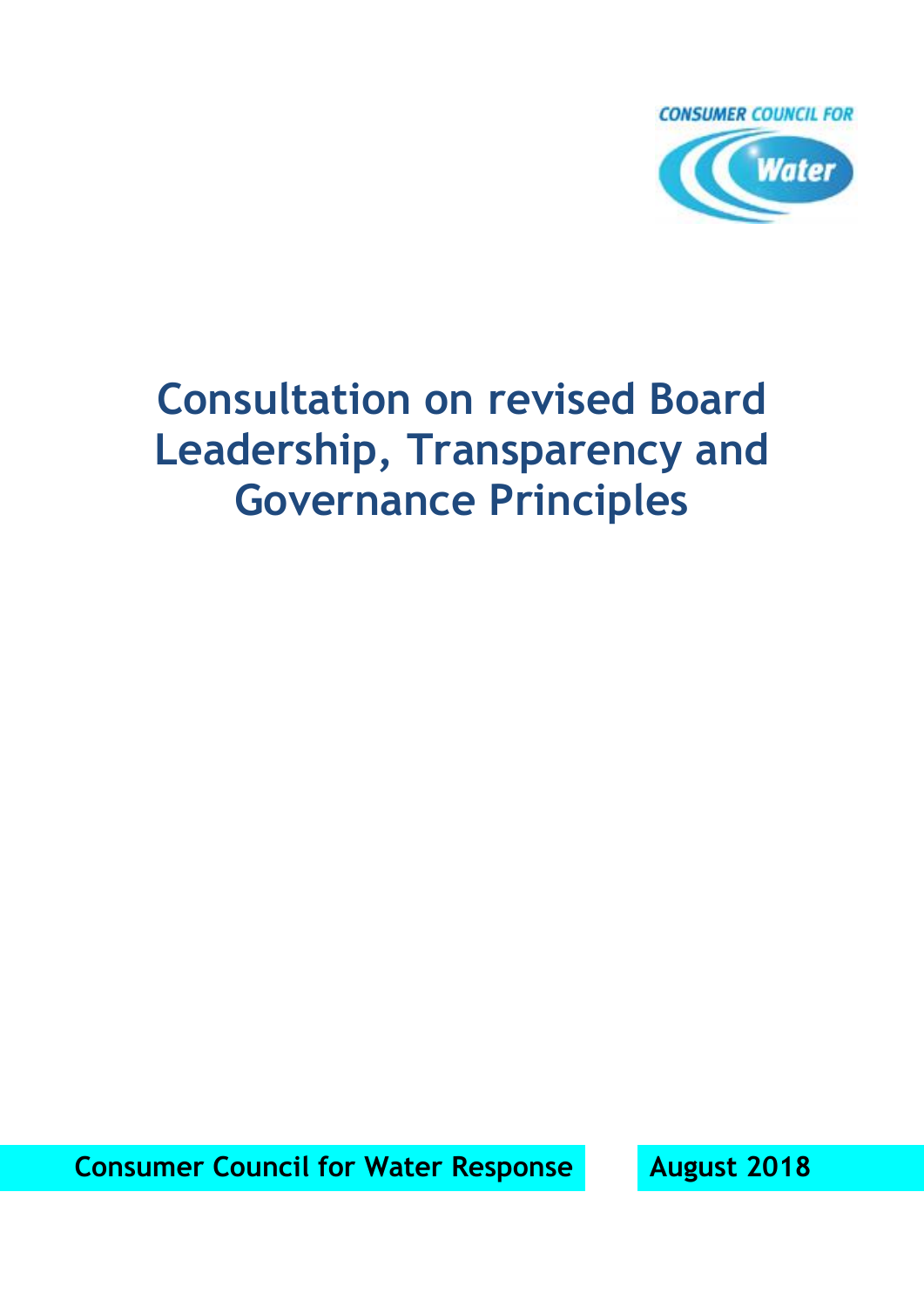# **1. Introduction**

- 1.1 The Consumer Council for Water (CCWater) is the statutory consumer organisation representing water and sewerage customers in England and Wales. CCWater has four regional committees in England and a committee for Wales.
- 1.2 We welcome the opportunity to respond to Ofwat's consultation on its revised principles for water companies to adopt on Board leadership, governance and transparency.

## **2. Executive Summary**

- 2.1 CCWater welcomes Ofwat's review of the principles for Board leadership, transparency and governance that were first applied in 2014. CCWater's research shows that the water sector has much to do to increase customers' perception of fairness, as a key requisite to improve the industry's legitimacy. Demonstrating how water companies' Boards are adhering to principles that help ensure companies are focusing on delivering customers' expectations may also help increase public trust in the sector.
- 2.2 As the water sector is largely a monopoly it is important that customers see that companies that provide essential services are meeting the highest level of Board governance and are transparent so as to allow scrutiny.
- 2.3 Since 2014, there have been changes in the good practice governance principles used by bodies such as the Financial Reporting Council, the Wales Corporate Governance Register and the UK Corporate Governance Code. We welcome Ofwat's assessment of good practice from these sources as part of the work in developing the revised principles.
- 2.4 CCWater broadly supports the four principles, but would specifically like to see:
	- The first principle on each Board's purpose, values and culture include more specific reference to them being focused on placing consumers at the heart of the business and its strategy.
	- While the principle on Board effectiveness states that, '*Boards should identify what customer and stakeholder expertise is needed in the boardroom and how this need is addressed'*, this could be reinforced by adding, '*so that shareholder and customer interests particularly are more aligned*'. This would be consistent with Ofwat's incentives to focus company Boards and management on serving customers (for example, the introduction of the C-MeX incentive for increasing customer satisfaction).
- 2.5 We agree that a licence condition is required to ensure companies adhere to the principles. We would also like Ofwat to review company Board's governance, leadership and membership to test how well companies are adhering to the principles. This should include an assessment of Board effectiveness and whether the independent non-executive directors are providing sufficient independent scrutiny and challenge, in line with the UK Corporate Governance Code. As well as meeting new independent non-executive directors when they are first appointed, Ofwat should carry out follow-up communications or events to reinforce the principles and any relevant key messages.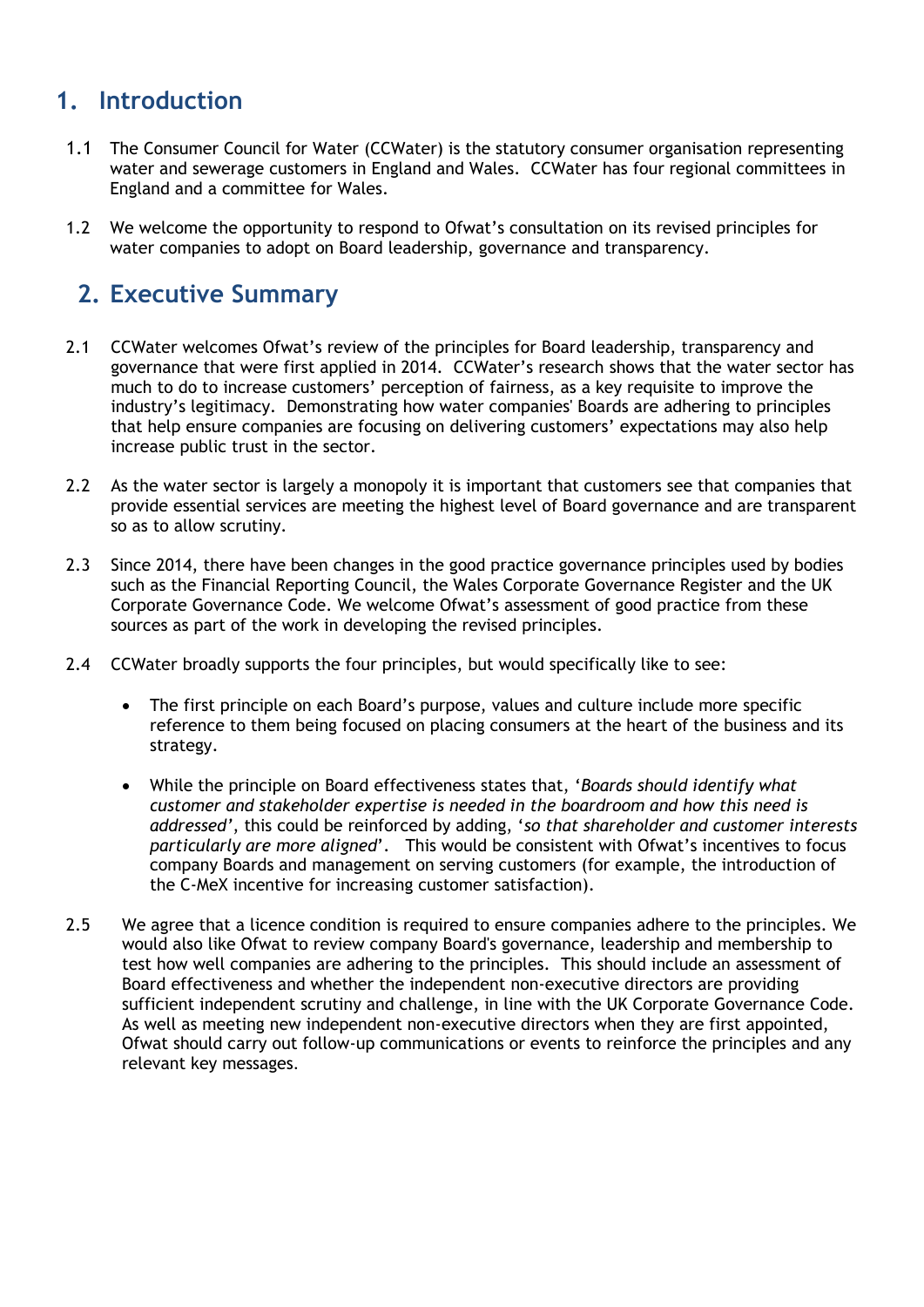# **3. Responses to the consultation questions**

#### **Q1: Do you agree with the objectives for the principles we have set out?**

Yes. The four proposed principles, when applied by companies, should help ensure that Boards set a clear purpose, culture and values for their organisation, in a way that engenders public trust. This will also help ensure that Boards are accountable for their decisions. We also agree that this will help ensure the regulated company is ring-fenced and independent.

While these are high level principles to give companies flexibility in how to apply them, we have suggestions on how the principles could be improved in a way that will give consumers further benefits. This is described in our answers to the next questions.

#### **Q2: Do you agree with the aim of setting principles that enable autonomy and flexibility for companies to deliver the highest standards of accountability and responsibility for their behaviour and outcomes, reflecting their own circumstances?**

Yes. While the principles relating to each Board's purpose, values and culture should be nonnegotiable and consistently applied to all companies (along with a duty to be transparent and independent from the holding company), we recognise that companies may need to do different things in order to comply with the principles.

We agree that Ofwat cannot prescriptively tell companies what they need to do. It is for companies to take actions and demonstrate how this has enabled them to comply with the principles. However, we expect Ofwat to review the evidence of companies' actions to comply with the principles and intervene where a company has failed to do so.

#### **Q3: Do you agree that if companies are unable (exceptionally) to comply with specific principles, they should explain very clearly how their approach meets the spirit of the principles?**

Ideally, companies should demonstrate how they have complied fully with the principles. If they consider that they are unable do so (e.g. restructuring due to a merger), then they should provide a clear and detailed explanation as to why and produce an action plan to show how and over what timescale they will achieve compliance. Ofwat should intervene where the company's explanation and/or action plan is not acceptable.

#### **Q4: Do you agree with our proposed principle for purpose, values and culture?**

Yes, though we think the principle should have a more explicit reference to consumers. In the explanation for Ofwat's rationale for the principle, the consultation paper says, '*In order to rebuild trust and confidence in water and regain sector legitimacy, there needs to be a culture change that gives the companies a renewed sense of purpose, and that puts customers at the heart of the water companies' businesses. This culture change needs to come from the top*'

However consumers are not mentioned in the text of the principle on Board's purpose, values and culture. Therefore the first line of the first sub-principle should state that, '*The board should promote and develop its collective vision of the company's purpose, which should be consistent with its role as a monopoly provider of an essential public service that puts serving consumers and meeting their expectations at the heart of its business'***.** 

### **Q5: Do you agree with our proposed board leadership and transparency principle?**

Yes. We welcome the new principle that requires company Boards to demonstrate how its performance related executive pay and dividends policies reflect delivery of its commitments to consumers. We also support the reinforcement of the transparency principle and the requirement for Boards to explain the risks to the business and how they have been considered and addressed. This should include risk to the services delivered to consumers.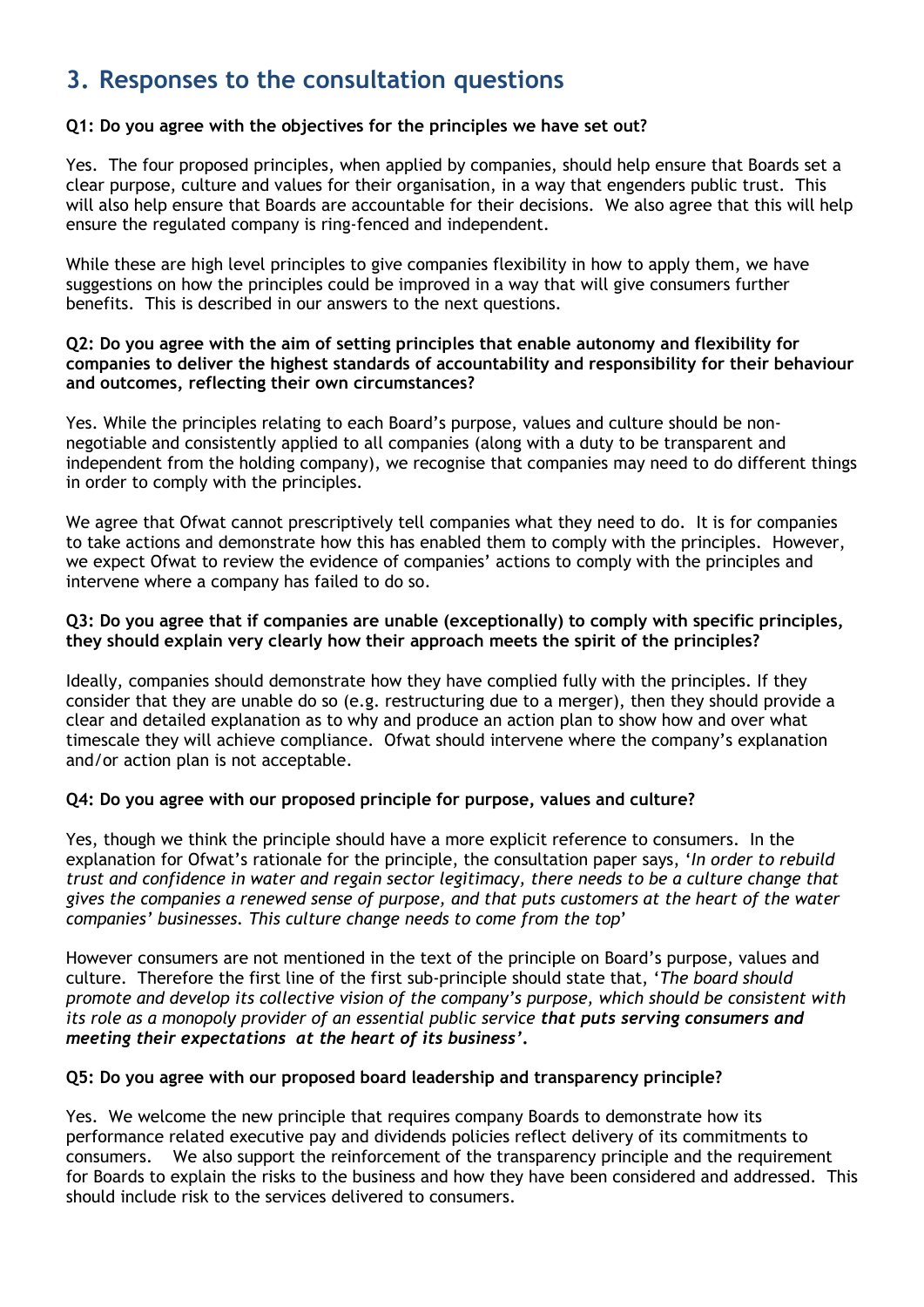## **Q6: Do you agree with our proposed principle for the stand-alone regulated company?**

Yes. The revised wording of this principle reinforces the need for the regulated business to be ringfenced from its ownership structure and for the Board to set and be accountable for a regulated business strategy, in tandem with the need for a clear purpose at principle 1.

We note the emphasis on regulated companies having 'meaningful control of the business', which does not exclude the holding company(ies) that may occasionally need to be included in strategic Board decisions.

#### **Q7: Do you agree with our proposed board effectiveness principle?**

Yes. The independence of the Chair from management and investors is an important principle, along with the requirement on companies to demonstrate how Board members offer required skills, experience, independence, diversity and knowledge. The principle mentions how Boards need to show how stakeholder needs are addressed and explains how Boards should include non-executive directors.

While the principle states that, '*Boards should identify what customer and stakeholder expertise is needed in the boardroom and how this need is addressed'*, this could be reinforced by adding, '*so that shareholder and customer interests particularly are more aligned*'.

Ofwat has introduced incentives (such as C-MeX) intended to focus company Boards and management on delivering for customers. This suggested addition to the principle may help ensure that Boards understand customers' interests and develop strategies that reflect this. This may also help increase the level of public trust and legitimacy in the sector and help reinforce the requirement to set a clear purpose, values and culture at principle 1.

#### **Q8: Do you think that the requirement for an independent chair should be a stand-alone licence obligation or should we allow some flexibility? If the latter, what mitigations would be appropriate where a company does not have an independent chair?**

We agree that enshrining the independence of the Chair will help mitigate the risk that the independent overview of the Board is compromised by investors. Ideally, there should be a licence condition to reinforce the importance of this principle.

If a company wishes to be an exception to this, Ofwat should require the company to clearly show how the Board will meet a commitment to allow sufficient independent challenge and judgement, with a focus on serving the interests of consumers.

#### **Q9: Overall, how well do the proposed principles meet the aim of enabling autonomy and flexibility for companies to deliver the highest standards of accountability and responsibility for their behaviour and outcomes, reflecting their own circumstances (rather than setting overly prescriptive rules)?**

We agree that the principle should be high level to give companies the flexibility in how to apply them. A prescriptive approach from Ofwat may not encourage any innovations in the governance Boards may wish to apply.

However, it is important that Board's actions comply with the principles and are evaluated periodically and challenged if necessary. Therefore Ofwat should periodically require Boards to demonstrate how they are complying with the principles, and to produce an action plan to show how and when any required improvements will be applied.

#### **Q10: Do you agree with our proposal to insert a requirement in companies' licences that they must meet the principles?**

Yes. This is needed to ensure companies are compliant with the principles, and to demonstrate to the public that companies are required to have strategies and governance that are focused on consumers' interests.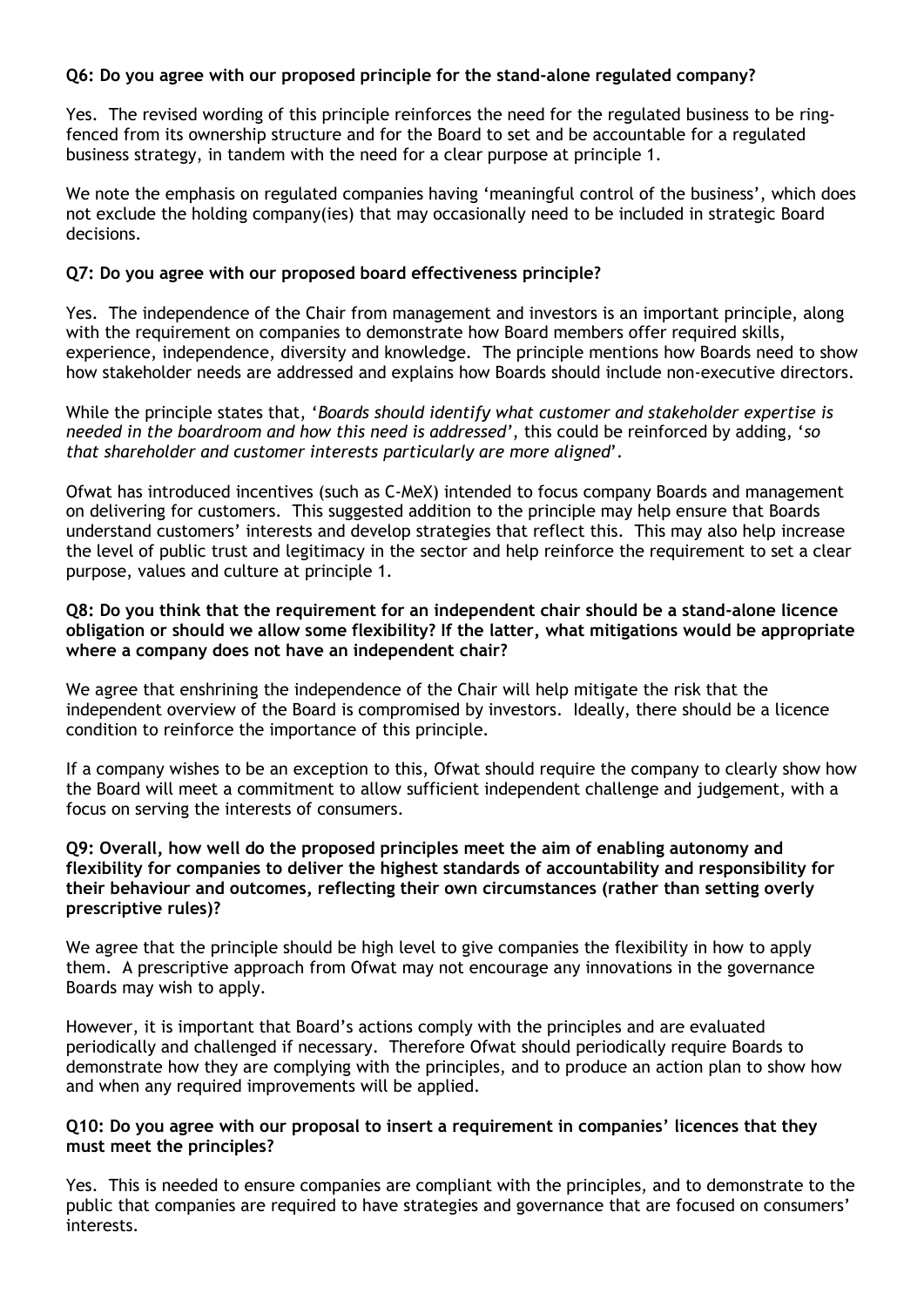#### **Q11: Do you agree with our proposal for an appeal mechanism and a change process in the proposed licence condition to meet the principles?**

The appeal mechanism should be allowed as this will ensure Ofwat is complying with the available mechanism for companies to refer disputes to the Competition and Markets Authority (CMA).

#### **Q12: Are there specific instances where individual companies' licence conditions might conflict or overlap with the revised principles?**

We are unaware of any circumstances where an individual company's licence conditions may conflict or overlap with the principles.

#### **Q13: Do you agree that we should insert a requirement in companies' licences that independent non-executive directors should be the single largest group?**

Yes. As independent central challenge to the company and its Board is one of the principles, licence requirements to ensure non-executive directors are the largest group on the Board is welcome. As set out in our response to question 7, at least one non-executive director should have a role to represent consumers' interests.

However, in order to give greater assurance that independent non-executive directors provide sufficient scrutiny and challenge, there should be a process of evaluation by Ofwat to measure how effectively this is applied. While the appointment of a non-executive director may not show any conflict of interest at face value, if the non-executive director was recently employed by the water company or by a key supplier/contractor of the company, this may dilute the level of scrutiny and challenge.

As part of is periodic assessment of how the principles are being applied, Ofwat should assess how well non-executive directors have fulfilled their 'independent' roles. As well as meeting new independent non-executive directors when they are first appointed, Ofwat should carry out follow-up communications or events to reinforce the principles and any relevant key messages.

We would like to see this assessment of Board effectiveness included in Ofwat's reviews of how well companies have applied the principles.

#### **Q14: Do you agree with our proposal to use the criteria for independence as set out in the UK Corporate Governance Code? Do you think that there are any merits in instead setting out an alternative approach whereby we would insert criteria for independence in the licence?**

Yes, as these are widely applied, accepted and understood tests for Boards to demonstrate the independence of non-executive directors. This should be the context of Ofwat's assessment as proposed in our response to question 13.

#### **Q15: What are your views on the merits of going further than our proposal and instead requiring that independent non-executive directors to be the majority on the board? If we take this approach, should this be a sub-principle or licence requirement?**

While increasing the number of independent non-executive directors does not by itself lead to a better functioning Board, moving the balance further in the direction of independent directors could lead to a strengthening of an independent voice on the board. This would be more beneficial if at least one has a role representing consumers' interests, and if this is reinforced with a periodic review of Board effectiveness and how well the principles are being adhered to.

We would welcome this as a sub-principle underpinned by a licence requirement to comply with the principles as a whole.

# **Enquiries**